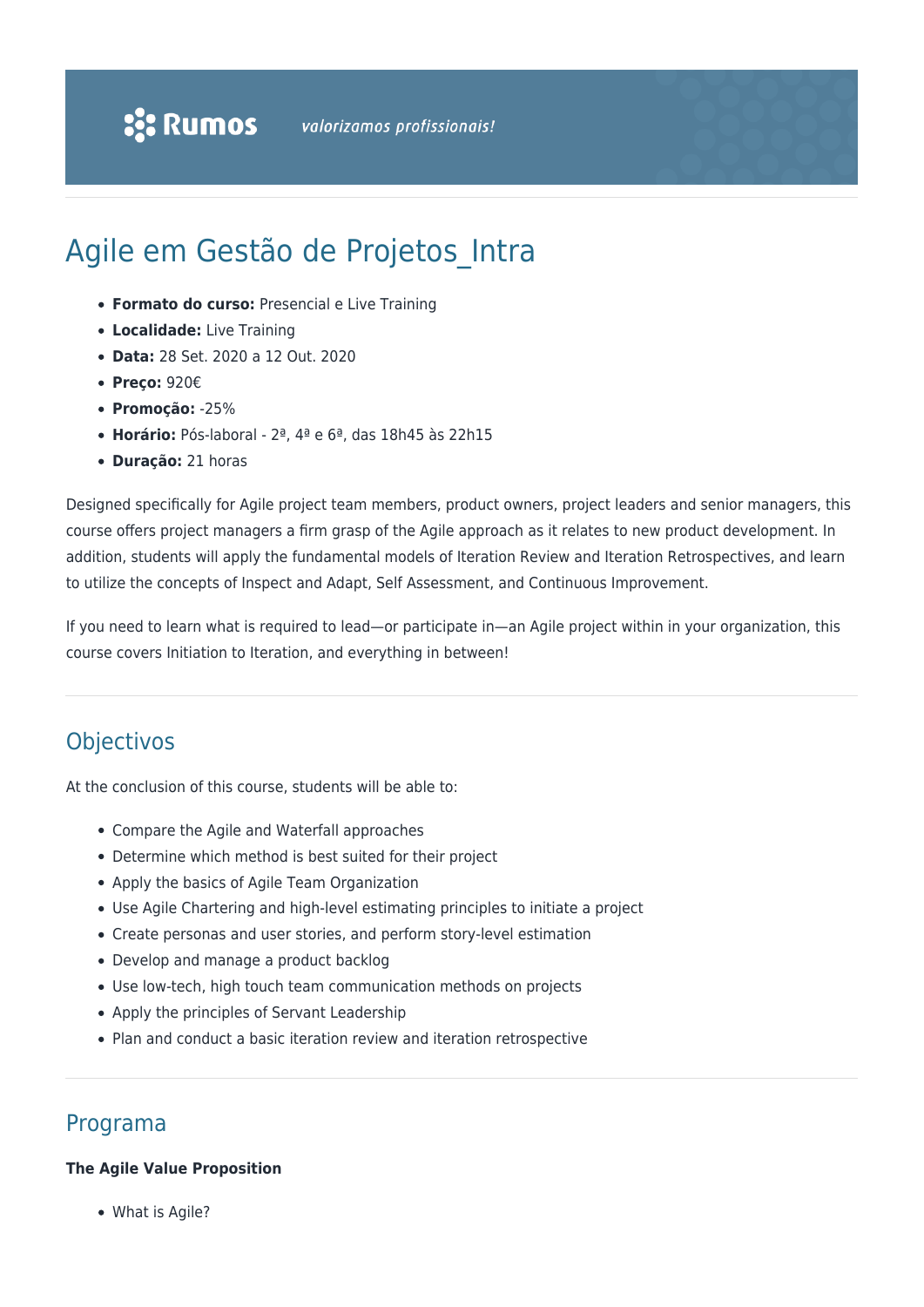- Comparison of agile and traditional approaches
- Timeboxing and prioritization
- Traditional & incremental delivery
- Early delivery of value
- Inspect and adapt

#### **Agile Principles and The Agile Manifesto**

- Agile Principles and mindset
- The Agile Manifesto

#### **Overview of Agile Methodologies**

- Scrum core concepts
- XP core concepts
- Kanban core principles
- Lean core concepts
- Crystal family of methodologies
- FDD 5-step process core concepts
- DSDM core principles
- Scaled Agile Methodologies
- Unifying Themes

#### **Agile Delivery Teams**

- Team environment
- Team participants & roles
- Self-organizing team principle
- ScrumMaster/Team Facilitator
- Servant Leadership

#### **Project Initiation**

- Feasibility metrics
- Project charter and vision
- Personas
- Requirements decomposition
- Progressive elaboration
- Managing the product backlog
- Creating user stories
- Types of estimation
- High-level estimation
- The product roadmap

#### **Release Planning**

- Building a High-Performance Team
- Story mapping